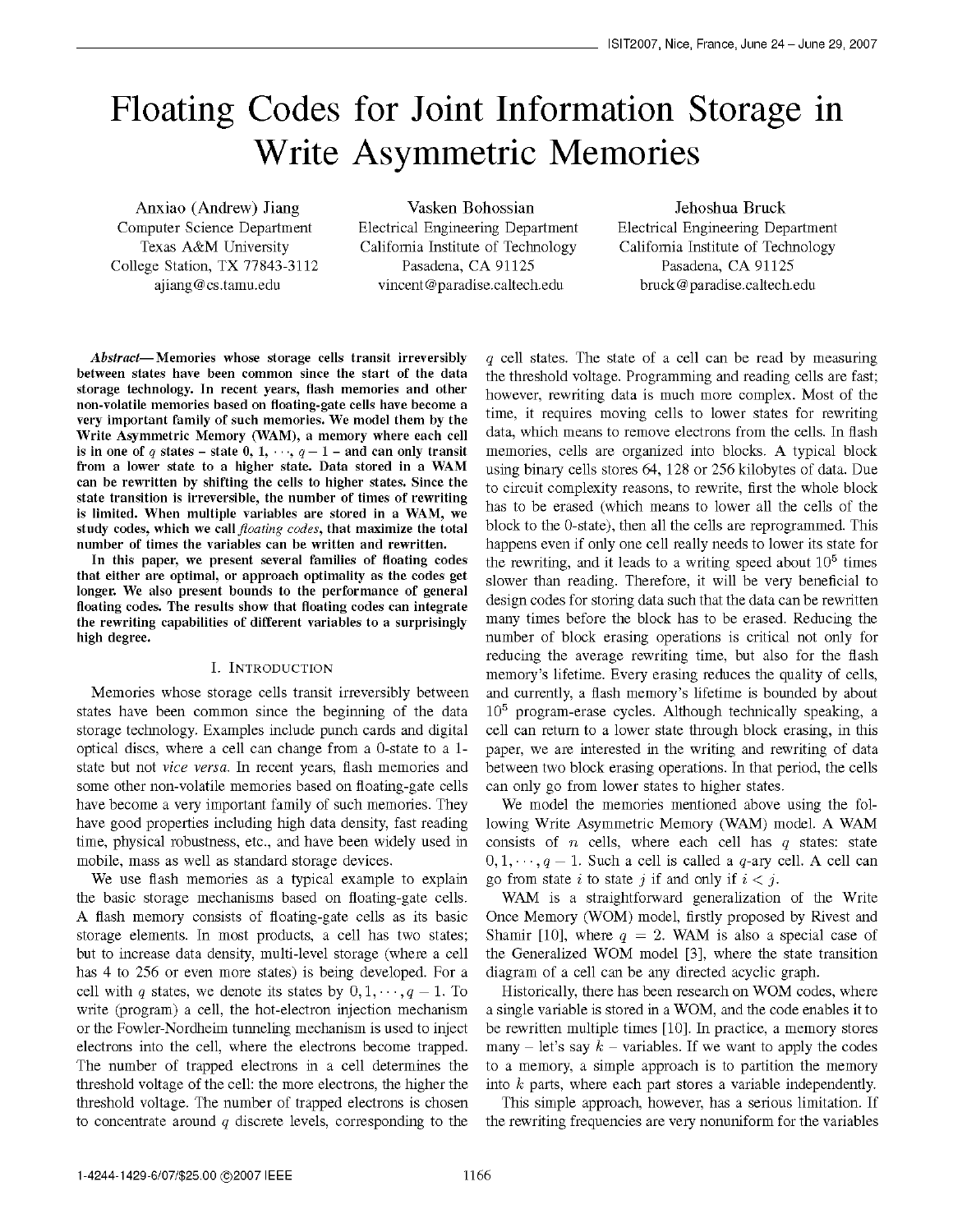- common in many applications – the WAM becomes unusable very soon. For example, say that each storage part allows  $t$ times of rewriting of a variable. Once one of the  $k$  variables needs rewriting for the  $(t+1)$ -th time, the WAM can no longer meet the requirement, even if the other  $k - 1$  variables have not been rewritten yet. Therefore, it will be very beneficial to integrate the rewriting capabilities of the variables, so that the variables can be rewritten many times regardless of what the rewriting sequence is. As we will show in this paper, such an integration is feasible, many times to a surprisingly high degree. We call the codes that achieve it the Floating Codes.

We formally define the problem we study as follows.  $k$ variables are stored in <sup>a</sup> WAM, where each variable takes its value from an alphabet of size  $l: \{0, 1, \dots, l-1\}$ . The WAM has  $n \, q$ -ary cells. Initially, all the cells are in the 0-state, and all the variables have the default value 0. Each rewriting updates the value of one variable. We use  $(v_1, v_2, \dots, v_k)$  – called the variable vector  $-$  to denote the values of the k variables, where  $v_i \in \{0, 1, \dots, l-1\}$ . We use  $(c_1, c_2, \dots, c_n)$  – called the *cell state vector* – to denote the states of the *n* cells, where  $c_i \in \{0,1,\dots,q-1\}$ . A cell state vector  $(c_1,c_2,\dots,c_n)$  is said to be *above* another cell state vector  $(c'_1, c'_2, \dots, c'_n)$  if  $c_i \geq c'_i$  for all i. When the cells change their states, they can only change to a state vector above the current one.

A floating code has two functions,  $\alpha : \{0, 1, \dots, q-1\}^n \rightarrow$  $\{0, 1, \dots, l-1\}^k$ , and  $\beta: \{0, 1, \dots, q-1\}^n \times \{1, 2, \dots, k\}$  $\{0, 1, \dots, l-1\} \rightarrow \{0, 1, \dots, q-1\}^n$ . Function  $\alpha$  maps each cell state vector to a variable vector, which is used to decode (interpret) the stored data. Function  $\beta$  shows how to rewrite: given the current cell state vector and the information on which of the  $k$  variables is to be updated to which new value, the function  $\beta$  outputs the new cell state vector. The new cell state vector should correspond to the new values of the variables.

Afloating code allowing <sup>t</sup> times of rewriting is a code that allows the variables to be rewritten at least  $t$  times in total, regardless of what the sequence of rewriting is. A fundamental objective of floating codes is to maximize  $t$ .

In the following, we first present a brief overview of the related work. Then, we present the constructions of several families of floating codes, which either are optimal, or approach optimality as the codes get longer. We also present upper and lower bounds to  $t$  for general floating codes.

## II. RELATED WORK

WOM codes were first studied by Rivest, Shamir [10] et al., where <sup>a</sup> single variable is stored in <sup>a</sup> WOM and can be updated multiple times. Capacities of WOMs have been studied [3] [4] [6] [8] [10] [11], and multiple classes of codes have been invented. The majority of those codes are binary, and they include tabular codes [10], linear codes [2] [10], codes constructed using Golay codes [2] or projective geometries [9], etc. Besides WOM, constrained memories also include write efficient memory (WEM), write unidirectional memory (WUM) and write isolated memory (WIM) [8].

There is no work we are aware of that addresses the use of codes for flash memories for increasing the number of (re)writes between two erasing operations, useful for improving writing speed and prolonging the memory lifetime. The use of error-correcting codes for improving data reliability in flash memories has been proposed in some works [1] [5].

# III. AN OPTIMAL CODE FOR Two BINARY VARIABLES

In this section, we present a floating code for binary variables. That is,  $l = 2$ , so each variable has value 0 or 1. In flash memories, the 16 bits of a word are usually stored at the same position of 16 parallel blocks. Consequently, a rewriting operation on a word becomes the rewriting of a bit in a block. Therefore, it is important to study the case of  $l = 2$ .

The code we present is for  $k = 2, l = 2$  and arbitrary n and  $q$ . The code maximizes  $t$ , the number of rewrites, and is thus optimal. We prove the code's optimality by providing a general upper bound to  $t$  for floating codes, which is not limited to the case  $k = 2, l = 2$ .

# A. Optimal Floating Code for  $k = 2, l = 2$  and Arbitrary n, q

Three examples of the code are shown in Fig. 1, corresponding to  $n = 1, 2$  and 3, respectively. We comment that  $n = 1, 2$ are, in fact, degenerated cases; it is only when  $n = 3$  or more that the code reveals the full structure of its construction.

The numbers inside each circle are a cell state vector, while the bold numbers beside the circle are the corresponding variable vector. For example, in Fig. l(a), the cell state vector  $(c_1) = (3)$  corresponds to the variable vector  $(v_1, v_2) = (0, 0);$ in Fig. 1(c), the cell state vector  $(c_1, c_2, c_3) = (1, 0, 0)$ corresponds to the variable vector  $(v_1, v_2) = (1, 0)$ . The arrows leaving a cell state vector shows how the next rewriting should be performed when this cell state vector is the current cell state vector. For example, for the code in Fig.  $1(c)$ , if the current cell state vector is  $(1, 0, 0)$  and the new rewriting request is to change the first variable to '0' (which means to change the variable vector from  $(1, 0)$  to  $(0, 0)$ , then the cell state vector will become  $(1, 1, 0)$ . Similarly, if the sequence of rewriting changes the variable vector as  $(0, 0) \rightarrow (1, 0) \rightarrow$  $(1,1) \rightarrow (0,1) \rightarrow \cdots$  (note that every rewriting changes the value of just one variable), the cell state vector changes as  $(0, 0, 0) \rightarrow (1, 0, 0) \rightarrow (1, 0, 1) \rightarrow (1, 0, 2) \rightarrow \cdots$ 

We define the cell state vectors of the  $i$ -th generation to be the cell state vectors reachable after  $i$  times of rewriting. In Fig. 1, all the cell state vectors in the same generation are placed at the same horizontal level. For example, in Fig. l(c), the cell state vectors in the 2nd generation are  $(1, 1, 0), (1, 0, 1)$ and  $(0,1,1)$ . The codes in Fig. 1 are all for arbitrarily large q, and they all have periodic patterns; specifically, every code is a repetition of the structure shown in the dotted box labelled by "one period." To see how, notice that the first generation in the dotted box contains two cell state vectors corresponding to two different variable vectors, and so is true for the generation of cell state vectors directly following the dotted box; what's more, the latter two cell state vectors can be obtained from the former two cell state vectors by raising every cell's state by 2. (For example, in Fig. l(b), the former two cell state vectors are  $(1, 0)$  and  $(0, 1)$ ; when we raise every cell's state by 2,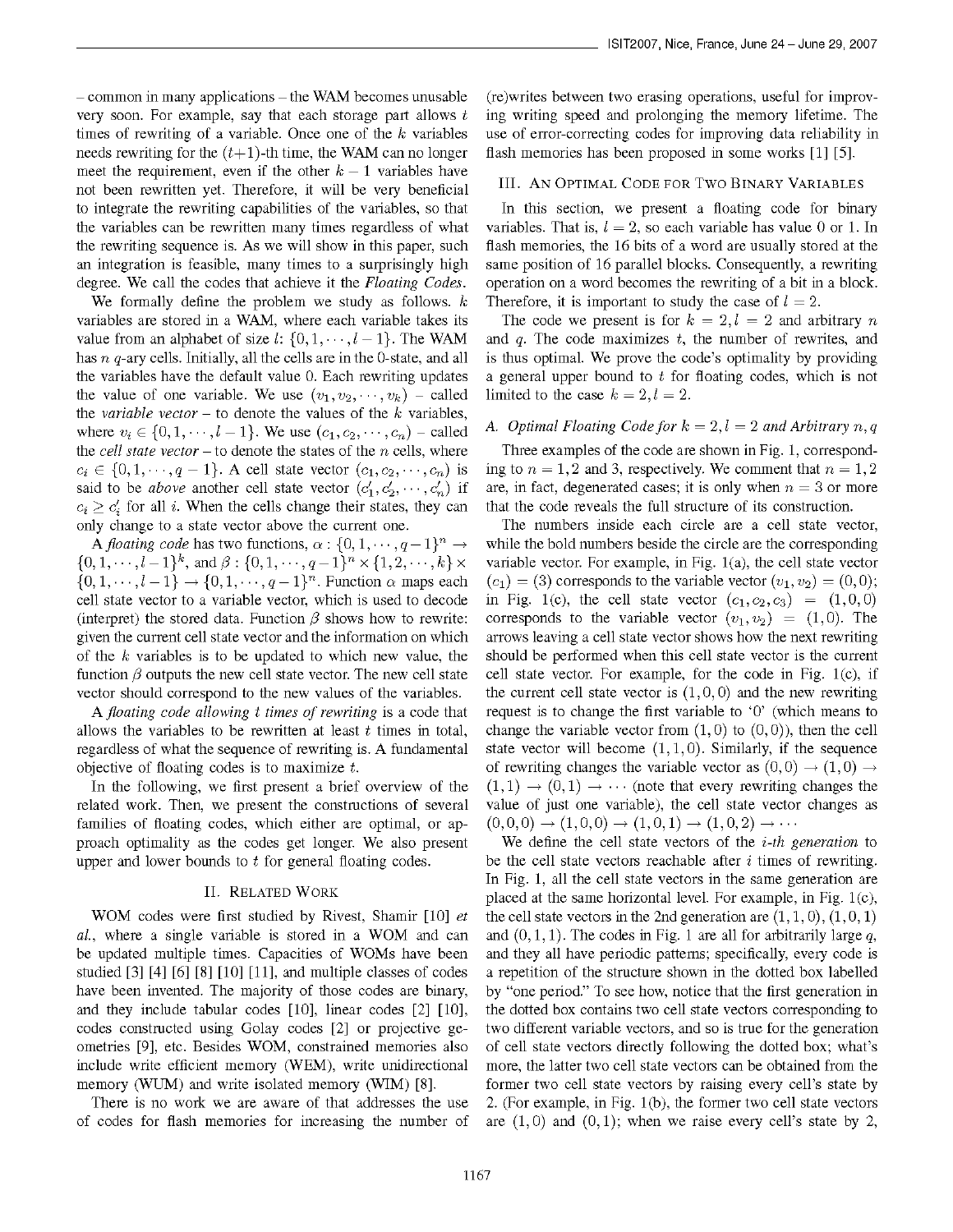

Fig. 1. Three examples of an optimal floating code for  $k = 2, l = 2$  and arbitrary n, q. (a)  $n = 1$ . (b)  $n = 2$ . (c)  $n = 3$ .

we get  $(3, 2)$  and  $(2, 3)$ , the latter two cell state vectors.) The code is built for arbitrarily large  $q$  in the following way. A "period" in the code contains  $2n - 1$  generations. The second period directly follows  $-$  and has the same structure as  $-$  the first period, except that: (i) every cell's state is raised by 2, (ii) the pair of variable vectors  $(1, 0)$  and  $(0, 0)$  are switched, and the pair of variable vectors  $(0,1)$  and  $(1,1)$  are also switched. For  $i = 1, 2, 3, \dots$ , the  $(2i + 1)$ -th (resp.,  $(2i + 2)$ -th) period has the same structure as the 1st (resp. 2nd) period except that every cell's state is raised by 4i.

If  $q$  is finite, it is simple to get the corresponding code: just truncate the above code to the maximum generation, subject to the constraint that every cell's state is at most  $q - 1$ .

We present the formal construction of the code in Fig. <sup>2</sup> to 3. The construction is in fact quite regular and elegant.

It is straightforward to verify the correctness (validity) of the code in Fig. 2 to 3. The key step is to verify that for every cell state vector, its two outgoing arrows enter two cell state vectors in the next generation that correspond to two different and correct variable vectors  $(v_1, v_2)$ . It is also straightforward to verify the correctness of the following theorem.

Theorem 1: For the code constructed in Fig. 2 and Fig. 3,  $t = (n-1)(q-1) + \frac{q-1}{2}$ .

We see that the floating code integrates the WAM's rewriting capabilities for different variable to a very high degree. Let's call  $\sum_{i=1}^{n} c_i$  the *weight* of the cell state vector. Clearly, every rewriting needs to increase that weight by at least 1. If the  $n$  cells are split into two and used independently by the  $k = 2$  variables, t can never exceed  $\frac{n}{2} \cdot (q - 1)$ . The floating code, however, achieves  $t \approx (n - 0.5)(q - 1)$ . The code construction in Fig. 2 to 3 can be easily converted into very efficient encoding (for rewriting) and decoding (for mapping cell state vectors to variable vectors) algorithms. Due to the space limitation, we skip the details.

#### Floating Code Construction:  $k = 2, l = 2$  and arbitrary n, q

- 1. For  $i = 1, 2, \dots, n-1$ , do:
	- The *i*-th generation of cell state vectors contains all the  $i + 1$ elements that satisfy the following properties: (1) Among the first  $i + 1$  cells, i of them are in state 1 and one of them is in state 0; (2) The last  $n - (i + 1)$  cells are all in state 0.

In the  $i$ -th generation, if a cell state vector is  $(1, 1, \dots, 1, 0, 0, \dots, 0)$  (that is, the first i cells are in state 0, and the last  $n-i$  cells are in state 0), then it corresponds to the variable vector  $(v_1, v_2) = (1, 0)$  (if i is odd) or  $(v_1, v_2) = (0, 0)$  (if i is even); otherwise, the cell state vector corresponds to the variable vector  $(v_1, v_2) = (0, 1)$  (if i is odd) or  $(v_1, v_2) = (1, 1)$  (if *i* is even).

Let a denote a cell state vector in the  $(i - 1)$ -th generation. The two outgoing arrows of a are as follows: one arrow goes to the cell state vector in the  $i$ -th generation where the first  $i$  cells are in state 1 and the last  $n-i$  cells are in state 0; the other arrow goes to the cell state vector of the  $i$ -th generation that is the same as a except that its  $(i + 1)$ -th cell is in state 1 instead of state 0.

- 2. Note that by the above construction, the  $(n-1)$ -th generation contains n cell state vectors, where each cell state vector has  $n-1$ cells in the state <sup>1</sup> and one cell in the state 0. Let's denote those *n* cell state vectors by  $s_1, s_2, \dots, s_n$ . For  $s_i$   $(1 \le i \le n)$ , let's denote the  $n-1$  cells in state 1 by  $b_{\pi(i,1)}, b_{\pi(i,2)}, \dots, b_{\pi(i,n-1)}$ , and denote the cell in state 0 by  $b_{\pi(i,n)}$ .  $(1 \leq \pi(i,j) \leq n)$ .
- 3. For  $i = n, n + 1, \dots, 2n 3$ , do:

The *i*-th generation of cell state vectors contains  $n(i - n + 2)$ elements, which we partition into *n* groups. For  $j = 1, 2, \dots, n$ , the j-th group contains all the  $i-n+2 = [i-(n-1)]+1$  elements that satisfy the following properties: among the  $[i - (n - 1)] + 1$ cells  $b_{\pi(i,1)}, b_{\pi(i,2)}, \cdots, b_{\pi(i,i-(n-1)+1)}, i - (n-1)$  of them are in state 2 and one of them is in state 1; the  $2n-i-3$ cells  $b_{\pi(j,i-(n-1)+2)}, b_{\pi(j,i-(n-1)+3)}, \cdots, b_{\pi(j,n-1)}$  are all in state 1; the cell  $b_{\pi(j,n)}$  is in state 0.<br>In the *i*-th generation, for a cell state vector in the *j*-th group,

if the cells  $b_{\pi(j,1)}, b_{\pi(j,2)}, \cdots, b_{\pi(j,i-(n-1))}$  are all in state 2, then it corresponds to the variable vector  $(v_1, v_2) = (1, 0)$  (if i. is odd) or  $(v_1, v_2) = (0, 0)$  (if i is even); otherwise, the cell state vector corresponds to the variable vector  $(v_1, v_2) = (0, 1)$  (if i is odd) or  $(v_1, v_2) = (1, 1)$  (if *i* is even).

Let a denote a cell state vector in the  $(i - 1)$ -th generation and in the j-th group. (If  $i-1 = n-1$ , then let a be  $s_i$ .) The two outgoing arrows of a are as follows: one arrow goes to the cell state vector in the *i*-th generation and the  $j$ -th group where the  $i-(n-1)$  cells  $b_{\pi(j,1)}, b_{\pi(j,2)}, \cdots, b_{\pi(j,i-(n-1))}$  are all in state 2; the other arrow goes to the cell state vector in the  $i$ -th generation and the  $j$ -th group that is the same as  $a$  except that its cell  $b_{\pi(j,i-(n-1)+1)}$  is in state 2 instead of state 1.

- 4. Note that by the above construction, the  $(2n 3)$ -th generation contains  $n(n-1)$  cell state vectors, where each vector has  $n-2$ cells in state 2, one cell in state 1, and one cell in state 0.
- 5. The  $(2n 2)$ -th generation of cell state vectors contains  $n +$  $\binom{n}{0}$  elements, which we partition into two groups. The first group contains all the *n* vectors where  $n-1$  cells are in state 2 and one cell is in state 0. The second group contains all the  $\binom{n}{2}$  vectors where  $n-2$  cells are in state 2 and two cells are in state 1. All the cell state vectors in the first (resp., second) group correspond to the variable vector  $(v_1, v_2) = (0, 0)$  (resp.,  $(1, 1)$ ).

The  $(2n-1)$ -th generation of cell state vectors contains  $n +$ <sup>1</sup> elements, which we partition into two groups. The first group contains all the n cell state vectors where  $n-1$  cells are in state 2 and one cell is in state 1; the second group contains one cell state vector where all the  $n$  cells are in state 2. The cell state vectors in the first (resp. second) group correspond to the variable vector  $(v_1, v_2) = (1, 0)$  (resp.  $(0, 1)$ ).

Let a denote a cell state vector in the  $(2n-3)$ -th (resp.,  $(2n-$ 2)-th) generation. The two outgoing arrows of  $\alpha$  enter two cell state vectors of the  $(2n - 2)$ -th (resp.,  $(2n - 1)$ -th) generation, respectively in the first group and in the second group, both of which are *above* a. (To be continued in Fig. 3.)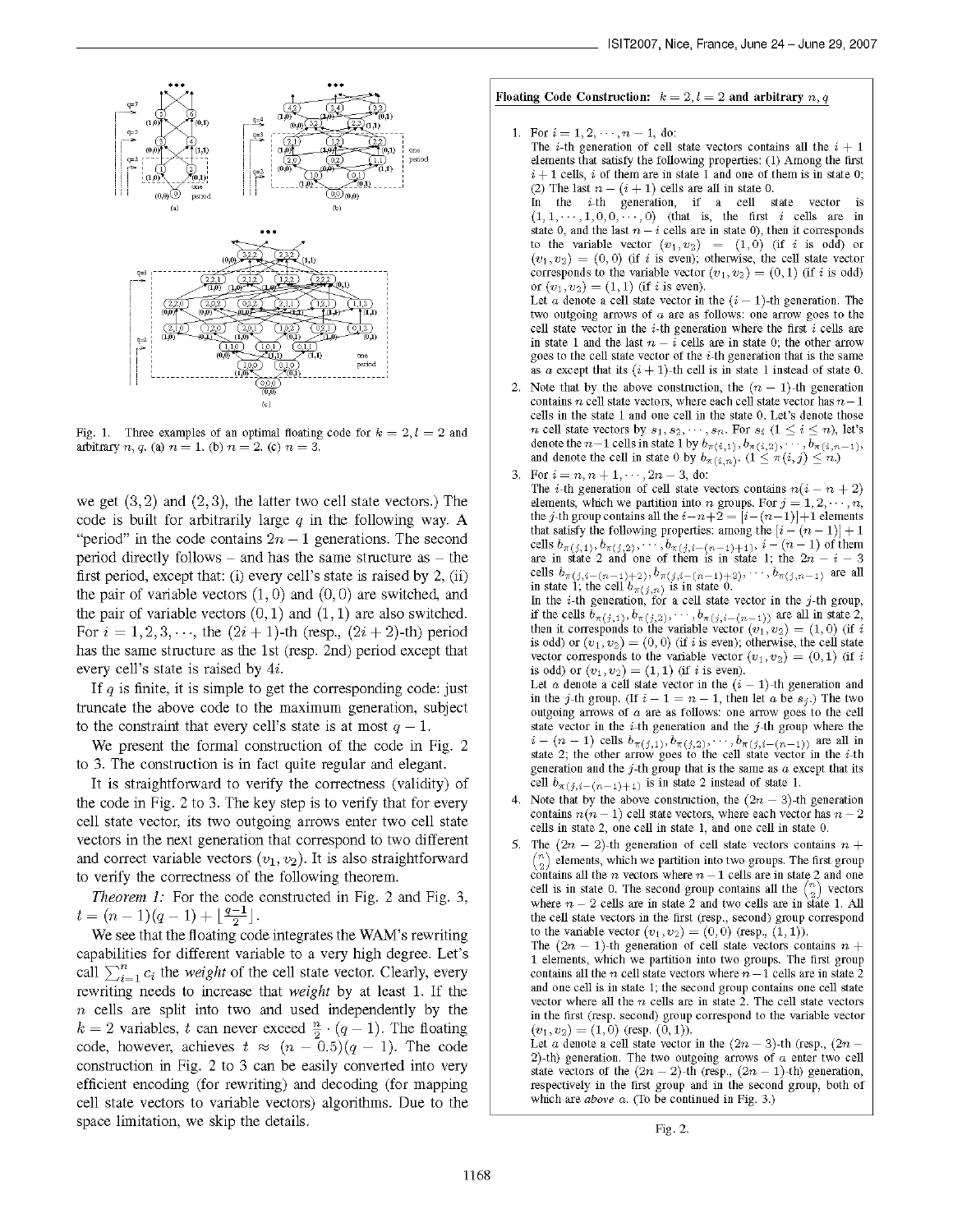#### Floating Code Construction: Continuation of Fig. 2

6. The above  $2n-1$  generations of cell state vectors form the first period of the code. Repeat the period's structure to get the 2nd, 3rd,  $\cdot$ periods (as described before in this paper). Just remember that for the *i*-th period, if *i* is even, then switch the variable vector  $(0, 0)$  with  $(1, 0)$ , and switch the variable vector  $(1, 1)$  with  $(0, 1)$ . If q is finite, truncate the code to the maximum generation subject to the constraint that all the cells' states are at most  $q - 1$ .

Fig. 3.

## B. A General and Tight Upper Bound to <sup>t</sup>

We now present a general upper bound to  $t$ , which holds for any  $k, l, n$  and q. The bound can show that the code in Fig. 2 and Fig. 3 is optimal.

*Theorem 2:* For any floating code, if  $n \geq k(l-1) - 1$ , then  $t \leq [n-k(l-1)+1] \cdot (q-1) + \lfloor \frac{k(l-1)-1 \cdot (q-1)}{2} \rfloor$ ; if  $n < k(l-1)-1$ , then  $t \leq \lfloor \frac{n(q-1)}{2} \rfloor$ .

Proof: Due to the space limitation, we present only the sketch of the proof here. Please refer to [7] for the details. The idea is to show that for any floating code, when  $n > k(l-1)$ -1, there is a sequence of at most  $[n - k(l - 1) + 1] \cdot (q - 1) +$  $\lfloor \frac{(k(1)-1)(q-1)}{2} \rfloor$  rewriting operations after which no more rewriting can be performed. The case  $n < k(l-1)-1$  can be analyzed similarly. We find such <sup>a</sup> "bad" sequence of rewriting operations using the following method. For  $i = 0, 1, 2, \dots$ , after the *i*-th rewriting operation, we use a set  $S_i$  to remember the  $k(l - 1) - 1$  cells whose states are the lowest. The *i*-th rewriting operation is selected in this way: if all the choices for the rewriting increases the weight of the cell state vector by only one, we select the  $i$ -th rewriting operation to be the one that raises the state of a cell outside  $S_{i-1}$ ; otherwise, we select the  $i$ -th rewriting operation to be the one that increases the weight of the cell state vector by at least two.

Let  $a_1, a_2, \dots, a_n$  denote the n cells, and let  $c_i^i$  denote the state of the j-th cell after the i-th rewriting operation. ( $0 \le$  $c_j^i \leq q-1$ .) Let  $P_i = \sum_{a_j \in S_i} (q-1-c_j^i)$ , and let  $Q_i =$  $\sum_{a_i \notin S_i} (q - 1 - c_i^i)$ . Let  $t_0$  denote the number of rewriting operations in our rewriting sequence. With a careful inductive analysis, we show that for all i,  $t_0 - i \leq Q_i + \left|\frac{P_i}{2}\right|$ . By replacing <sup>i</sup> with 0, we obtain the final conclusion.

By plugging  $k = 2$  and  $l = 2$  into Theorem 2, and comparing it with Theorem 1, we get the following conclusion. Theorem 3: The floating code presented in Fig. 2 and Fig. 3

is optimal, namely, it maximizes the number of rewrites t.

The above observation also shows that in some cases, the upper bound presented in Theorem 2 is tight.

## IV. NEARLY OPTIMAL LINEAR CODES

In this section, we present two linear codes of similar structures for binary variables. Both codes have  $\lim_{n\to\infty}t =$  $(q-1)n + o(n)$ . Since all floating codes have  $t < (q-1)n$ , the two codes approach optimality as  $n \to \infty$ .

In both codes, every cell essentially corresponds to an integer, and a linear combination of those integers form the numerical representation of the  $k$  variables. We borrow the idea from the WOM codes proposed by Fiat and Shamir in [3].

Those WOM codes are for updating <sup>a</sup> single variable in <sup>a</sup> binary WOM. The floating codes we present are, respectively, for rewriting two or three variables in  $q$ -ary WAMs.

We define a function  $odd(x)$  as follows: for any nonnegative integer x, if x is odd,  $odd(x) = 1$ ; otherwise,  $odd(x) = 0$ . Let  $(a_1^{x_1}a_2^{x_2} \cdots a_h^{x_h})$  denote a string that consists of  $x_1$  consecutive  $a_1$ 's, followed by  $x_2$  consecutive  $a_2$ 's,  $\cdots$ , ended with  $x_h$  consecutive  $a_h$ 's. For example,  $(1^20^11^10^3)$  is  $(1, 1, 0, 1, 0, 0, 0)$ .

Below are the constructions of the two floating codes.

• Code Construction I:  $k = 2, l = 2, n > 3$ , arbitrary q In this code, a valid cell state vector  $(c_1, c_2, \dots, c_n)$ always satisfies the following two constraints: (1)  $\forall i, j$ ,  $|c_i - c_j| \leq 1$ ; (2)  $(c_1, c_2, \dots, c_n) = ((a+1)^{x_1} a^{x_2} (a+1))$  $(1)^{x_3}$ ) for some  $a, x_1, x_2, x_3$  where  $0 \le a < q-1, x_1 +$  $x_2 + x_3 = n, x_2 \geq 1$ . (For example, when  $n = 5, q = 3$ ,  $(1, 1, 1, 0, 1) = (1<sup>3</sup>0<sup>1</sup>1<sup>1</sup>)$  and  $(1, 1, 1, 1, 2) = (2<sup>0</sup>1<sup>4</sup>2<sup>1</sup>)$ are both valid cell state vectors.)

A cell state vector  $((a+1)^{x_1}a^{x_2}(a+1)^{x_3})$  corresponds to the variable vector  $(v_1, v_2)$  in the following way:  $v_1 =$  $odd(x_1), v_2 = odd(x_3).$ 

The rewriting operation is as follows. When the rewriting changes the value of variable  $v_1$  (resp.,  $v_2$ ), we usually increase  $x_1$  (resp.,  $x_3$ ) by 1 and decrease  $x_2$  by 1. The exception happens when  $x_2 = 1$ ; in that case, we first raise all the cells to the state  $a + 1$  (which makes  $x_1 =$  $x_3 = 0$  and  $x_2 = n$ ), then increase  $x_1$  or  $x_3$  (or both) based on necessity.

For example, assume that  $n = 4$ ,  $q = 3$  and the rewriting operations change the variable vector  $(v_1, v_2)$  as follows:  $(0,0) \rightarrow (0,1) \rightarrow (0,0) \rightarrow (1,0) \rightarrow (1,1)$ . Then, the cell state vector changes as follows:  $(0, 0, 0, 0) \rightarrow$  $(0, 0, 0, 1) \rightarrow (0, 0, 1, 1) \rightarrow (1, 0, 1, 1) \rightarrow (2, 1, 1, 2).$ 

Theorem 4: When  $n$  is odd, the floating code in Code Construction I has  $t = (n - 1)(q - 1)$ ; if n is even, it has  $t = (n-2)(q-1) + 1.$ 

We skip the proof for theorem 4 due to the space limitation. Interested readers please see [7]. By theorems 2 and 4, we see that when  $q = 2$ , the above code is strictly optimal.

• Code Construction II:  $k = 3, l = 2, n > 5$ , arbitrary q In this code, a valid cell state vector  $(c_1, c_2, \dots, c_n)$ always satisfies the following two constraints: (1)  $\forall i, j$ ,  $|c_i - c_j| \leq 1$ ; (2) the cell state vector is either in the form  $((a+1)^{x_1}a^{x_2}(a+1)^{x_3}a^{x_4}(a+1)^{x_5})$ , where  $\sum_{i=1}^5 x_i =$  $n, x_2 \geq 1, x_4 \geq 1$  (which we call form I), or in the form  $((a+1)^{x_1}a^{x_2}(a+1)^{x_5})$ , where  $x_1+x_2+x_5=n, x_2\geq 1$ (which we call *form II)*.

A cell state vector corresponds to the variable vector  $(v_1, v_2, v_3)$  in the following way: if the cell state vector is in form I, then  $v_1 = odd(x_1)$ ,  $v_2 = odd(x_3)$ ,  $v_3 = odd(x_5)$ ; if the cell state vector is in form II, then  $v_1 = odd(x_1), v_2 = 0, v_3 = odd(x_5).$ 

The rewriting operation is as follows. When the rewriting changes the value of variable  $v_1$  (resp.,  $v_3$ ), we usually increase  $x_1$  (resp.,  $x_5$ ) by 1 and decrease  $x_2$  (resp.,  $x_4$  or